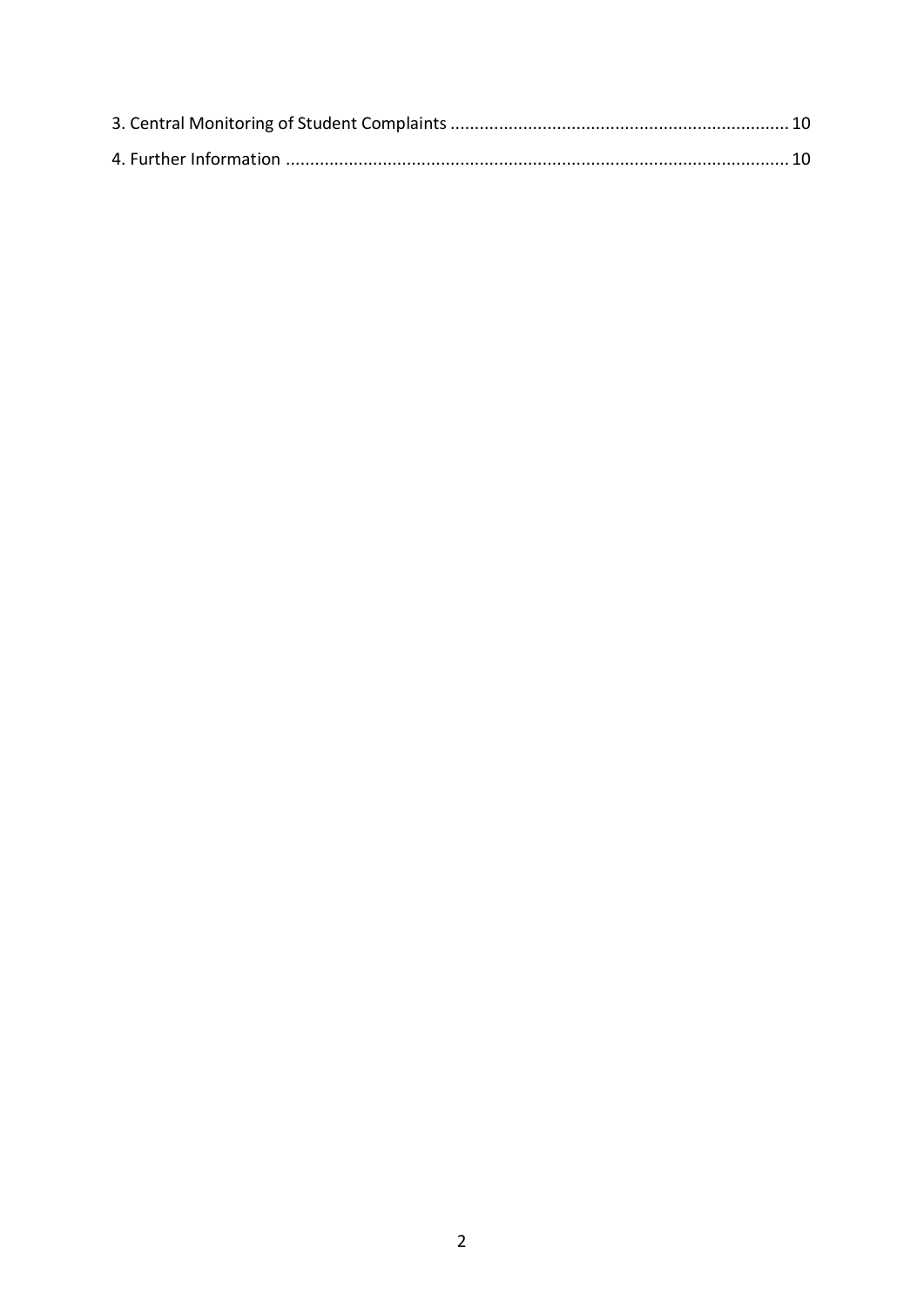# <span id="page-2-0"></span>Student Complaints Procedure

# <span id="page-2-1"></span>1.1 Introduction

The Student Complaints Procedure aims to ensure that student complaints are taken seriously, investigated fully and objectively in a fair, timely and effective manner. Any student invoking this procedure is expected to engage positively with the process and behave in a courteous and professional manner towards all staff and students involved.

#### <span id="page-2-2"></span>1.2 Definitions

Not all issues raised by students will be considered under this Procedure.

#### 1.2.1 Feedback

Feedback is information provided by a student to the College relating to:

- i. A service / facility provided by the College as part of its contract with a student or the student body
- ii. A process / procedure used by the College which impacts on the student body
- iii. The performance of a task by a member of staff

which is intended for use as a basis for improvement of the service, facility, process / procedure or performance. The College welcomes such feedback as an opportunity to improve its service to students and the student experience and will implement any changes deemed necessary.

#### 1.2.2 Concern

A concern is an issue which a student wishes the College to remedy but is of a minor nature and can be remedied easily and quickly, usually at local level. The impact on the student is minor or minor at this time (although it could become more serious if the issue is not addressed). Concerns will not be investigated under this Procedure but should be addressed at the local level.

#### 1.2.3 Complaint

A complaint is an expression of dissatisfaction about the standard of service, action or lack of action by the College. Student complaints will be investigated under this Procedure.

In order to constitute a complaint under this Procedure, the issue must have impacted personally on the complainant and the outcome/remedy sought by the complainant must relate directly to them.

#### <span id="page-2-3"></span>1.3 Scope of the procedure

**1.3.1** The procedure applies to complaints from any registered student of the College and is restricted to circumstances not already covered by existing regulations or procedures (e.g. academic appeals, admissions, or discipline). The College will also consider complaints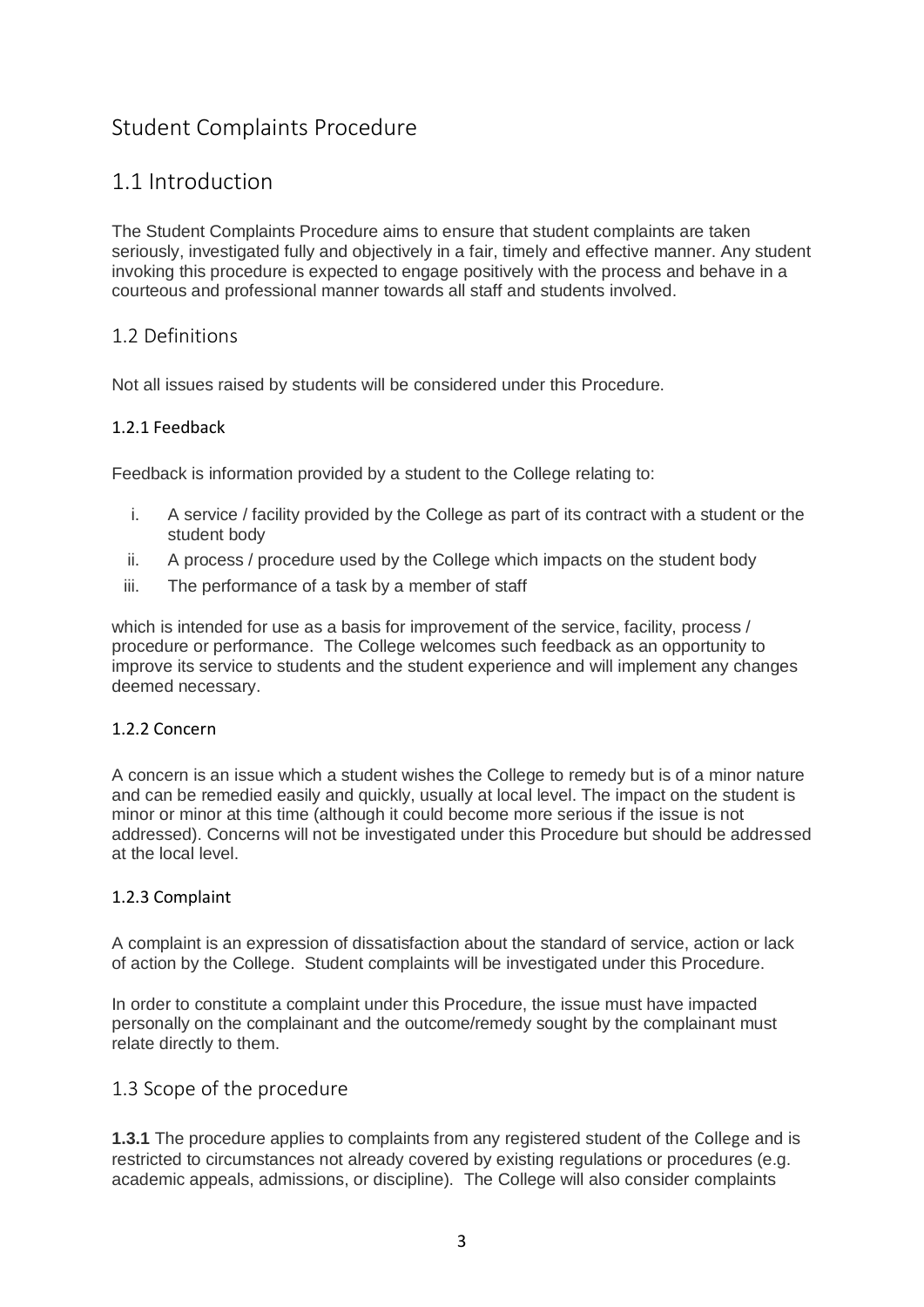from students up to one month after graduation or receipt of their final results / outcome whichever is sooner.

**1.3.2** The procedure can be used for both individual and collective complaints relating to;

- i. Services or facilities provided by the College including teaching and academic facilities and services.
- ii. Alleged misconduct or inappropriate behaviour of staff (see 1.3.4 and 1.3.5).
- iii. Administrative Services.
- iv. An alleged action or inaction by the College.

It cannot be used to challenge academic judgement or any academic matter or procedure, including the outcome of an academic appeal or decision-making process. In complex cases, where more than one procedure may apply, the Head of Academic Administration shall decide which College Procedure shall be followed.

**1.3.3** All student complaints about issues where staff are involved shall be investigated initially using the Student Complaints Procedure, unless staff disciplinary proceedings are felt to be more appropriate. In complex cases where more than one procedure applies, the Head of Academic Administration and, if appropriate, the PCI Director of Human Resources (or their nominees) will together decide the nature and sequencing of any procedures.

**1.3.4** Allegations of misconduct by another registered student will be dealt with under the Student Discipline Procedures.

### <span id="page-3-0"></span>1.4 Confidentiality

The College will take all reasonable steps to limit the disclosure of information as is consistent with investigating the issue(s) raised and the provisions of the Human Rights Act 1998, the General Data Protection Regulation 2016, the Data Protection Act 2018, the Freedom of Information Act 2000 and any other relevant legislation. All staff and students who become involved in the Student Complaints Procedure are required to respect the integrity of the process and the confidentiality of information arising from it both during and after the conclusion of the process, unless there is an overriding reason to disclose information. Information will only be released to those who need it for the purpose of investigating or responding to a complaint; no third party will be told any more about the investigation than strictly necessary in order to obtain the information required from them. Where a statement of complaint has been made about a member of staff, that person will normally be provided with a copy of the statement. Any person who makes a statement of complaint will be advised of this accordingly.

#### <span id="page-3-1"></span>1.5 Communication

The College will normally communicate by email with anyone involved in the College process. In the case of registered students or College staff, this will normally be to their College email address. Where correspondence is sent to a registered student by post it will be sent to their current address.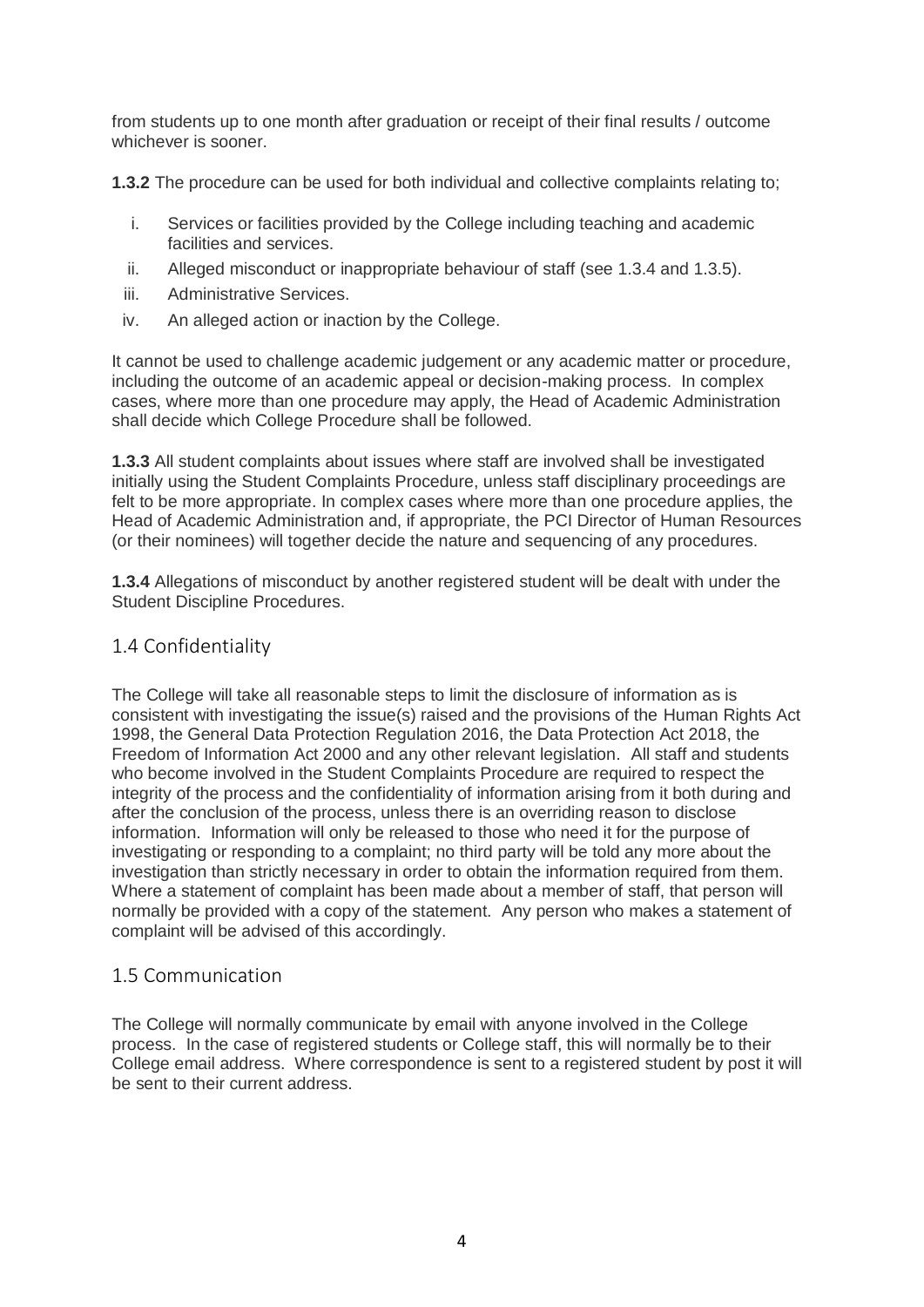### <span id="page-4-0"></span>1.6 Notification of Decisions

Unless otherwise stated, notification of a decision will be sent to the student and copied to relevant persons normally within eight working days of the decision being taken. If there is a delay in the decision being made, the student will be advised.

#### <span id="page-4-1"></span>1.7 Frivolous or Vexatious Complaints

The College will not accept complaints by students which are deemed to be frivolous (i.e. a complaint which has no reasonable chance of success) or vexatious (i.e. where there can be no additional remedy in addition to one that the student has already been offered, or where the complaint is found to be mischievous). If a complaint submitted by a student is found to be frivolous or vexatious, the matter may be referred for investigation under the Student Discipline Procedures.

#### <span id="page-4-2"></span>1.8 Defamatory or Derogatory Comments

When submitting a complaint, students should be careful not to make unsubstantiated or defamatory allegations or comments about members of College staff or any other person. If the College considers that an allegation or comment may be deemed to be defamatory, it may require it to be retracted or deleted before accepting the complaint.

#### <span id="page-4-3"></span>1.9 Duty of Candour/Fabricated Evidence

**1.9.1** It is expected that any person involved in any College process will treat all others involved with respect and courtesy and will behave honestly and with integrity throughout the process. It is also expected that any evidence (written or oral) provided to the College will be true to the best of that person's knowledge.

**1.9.2** Any registered student considered to have acted dishonestly or to have provided false evidence may be referred for investigation under the Student Discipline Procedures.

#### <span id="page-4-4"></span>1.10 Agreements About Facts and Future Behaviour

The College recognises that it has a duty of care to any person involved in this Procedure.

Where a student has made a complaint against a member of staff, the College will seek to provide an environment in which both parties and any witnesses involved feel safe and can continue to study or to work; therefore, it may be necessary to put in place certain measures regarding the future conduct of the parties, including a future conduct agreement. In doing so, the College makes no judgment on what may or may not have occurred or on the guilt or innocence of either party.

#### <span id="page-4-5"></span>1.11 Future Conduct Agreement

A Future Conduct Agreement will set out any agreement by the student and the member of staff regarding their future behaviour towards each other and any other person involved in the process, including witnesses. The Agreement may include consensus about:

i. No contact with each other, verbal or written, direct or indirect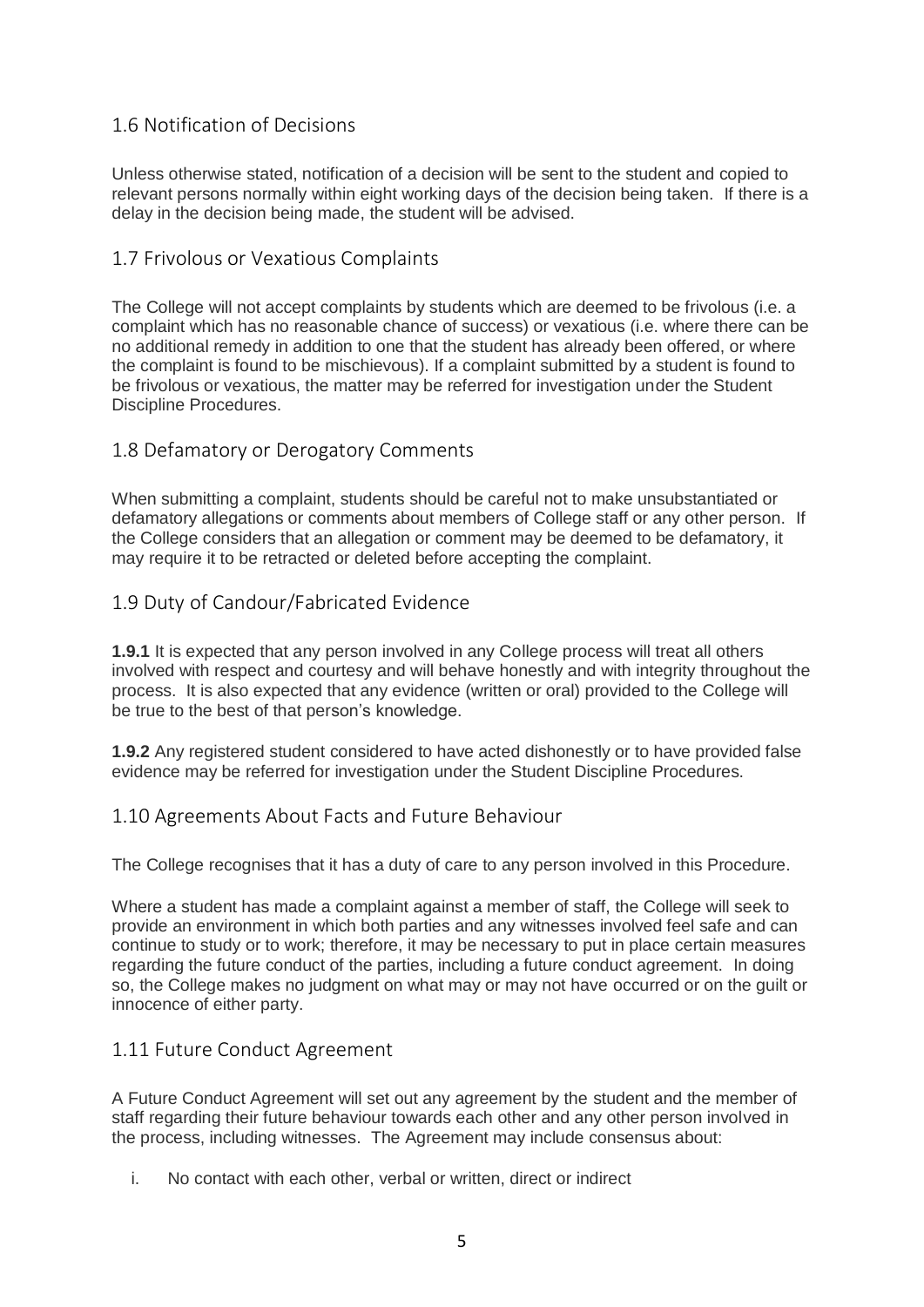ii. Reporting unintended and unforeseen contact.

#### <span id="page-5-0"></span>1.12 Evidence

The College reserves the right to request and consider further evidence, including medical evidence, as it deems appropriate. Where considered necessary, a panel or a committee may adjourn a meeting in order to allow time for such further evidence to be obtained.

#### <span id="page-5-1"></span>1.13 Postponement of Investigation

**1.13.1** The College reserves the right to postpone any investigation into a complaint if the student behaves inappropriately. In such cases the Head of Academic Administration will postpone the procedures and will advise the student accordingly, including the consequences of this decision on the complaint and any conditions which must be met in order to reinstate the complaint.

**1.13.2** The College reserves the right to postpone action under this Procedure where it becomes aware of legal proceedings against it or against a member of staff in relation to the issues raised in the complaint. In such cases, the Head of Academic Administration will postpone the procedure and will advise the student accordingly.

#### <span id="page-5-2"></span>1.14 Support and Representation

**1.14.1** A student making a complaint shall have the right to be accompanied by one person. The role is one of support and accompaniment, not representation. Any student making a complaint shall normally be expected to present their own case.

**1.14.2** A member of staff against whom the complaint has been made and who has been called to an interview or to an Appeal Panel meeting in relation to the complaint, shall also have the right to be accompanied and represented by one person. This is not legal representation.

**1.14.3** No party can be represented by another person in their absence.

### <span id="page-5-3"></span>1.15 Collective/Representative Complaints

**1.15.1** The College will accept complaints from one student (the Lead Student) as representative of a group of named students where the issue(s) raised is the same or substantially the same in each case. Complaints by un-named students will not be accepted. The Lead Student must provide evidence that they are acting on behalf of, and with the consent of, the other named students. The Head of Academic Administration must certify that it is appropriate, expedient and fair that the complaint may proceed as a collective/representative complaint.

**1.15.2** If the Head of Academic Administration certifies that the complaint may be accepted as a collective/representative complaint, then the College Office will deal with the complaint under the Student Complaint Procedure in the normal way. In the absence of certification by the Head of Academic Administration, each student may submit a separate complaint.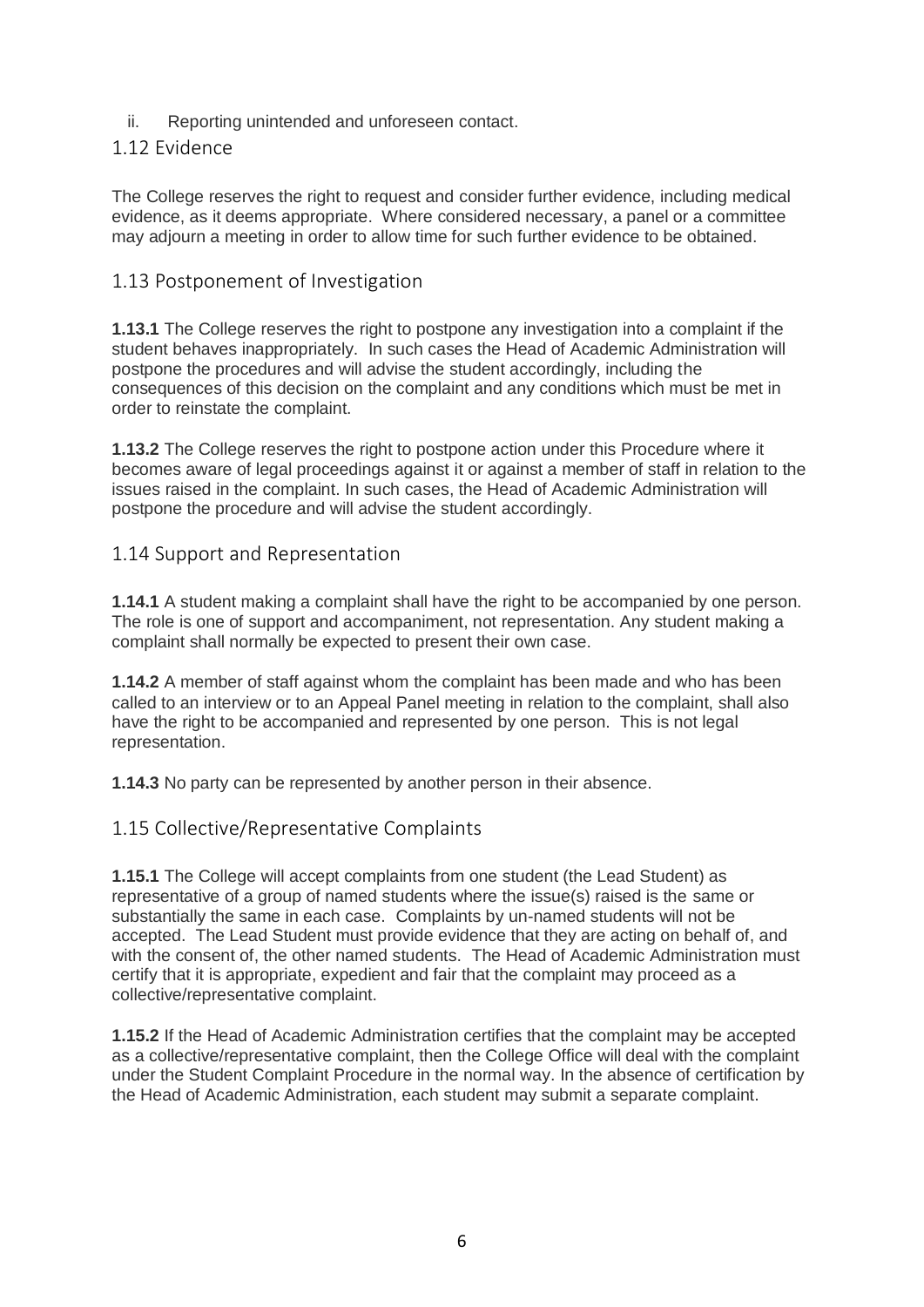# <span id="page-6-0"></span>1.16 Anonymous Complaints and Complaints from Third Parties

**1.16.1** Complaints made anonymously shall not normally be investigated. However, if the complaint gives rise to serious concern regarding the wellbeing of other students, staff or visitors to the College, or regarding damage or potential damage to the College's reputation, the College may carry out an investigation and take any further steps deemed necessary.

**1.16.2** Complaints from third parties shall, exceptionally, be considered for investigation but only if the student confirms in writing that the third party is acting on their behalf, that they wish the complaint to be investigated and the member of staff dealing with the complaint accepts that there is good reason for the student not to deal with the complaint on their own behalf.

#### <span id="page-6-1"></span>1.17 Equality, Diversity and Fair Treatment

The College has a legal, as well as a moral duty, to treat all students fairly. The College values and promotes equality and diversity and will seek to ensure that it treats all individuals fairly and with dignity and respect.

#### <span id="page-6-2"></span>1.18 Less Favourable Treatment

Any student who raises a concern or complaint under this procedure will not be treated any less favourably as a result, whether the complaint is upheld or not. Victimisation shall be grounds for a further, separate complaint.

#### <span id="page-6-3"></span>1.19 Standard of Proof

At all times, the principles of natural justice shall be observed and the standard of proof shall be on the balance of probabilities.

#### <span id="page-6-4"></span>1.20 Reasonable Adjustments

Students will be invited to notify the College Office if they require any reasonable adjustments in order to make the process accessible. This may include consultation with the College Disability Officer.

#### <span id="page-6-5"></span>1.21 Deadlines/Timescales

The College will endeavour to meet all timescales set out in this Procedure. However, it may prove impossible to meet these timescales when key staff are on leave, or otherwise indisposed, or where the complexities of the case warrant extended scrutiny. Where it is not possible for the College to meet the deadlines, for whatever reason, the student will be informed.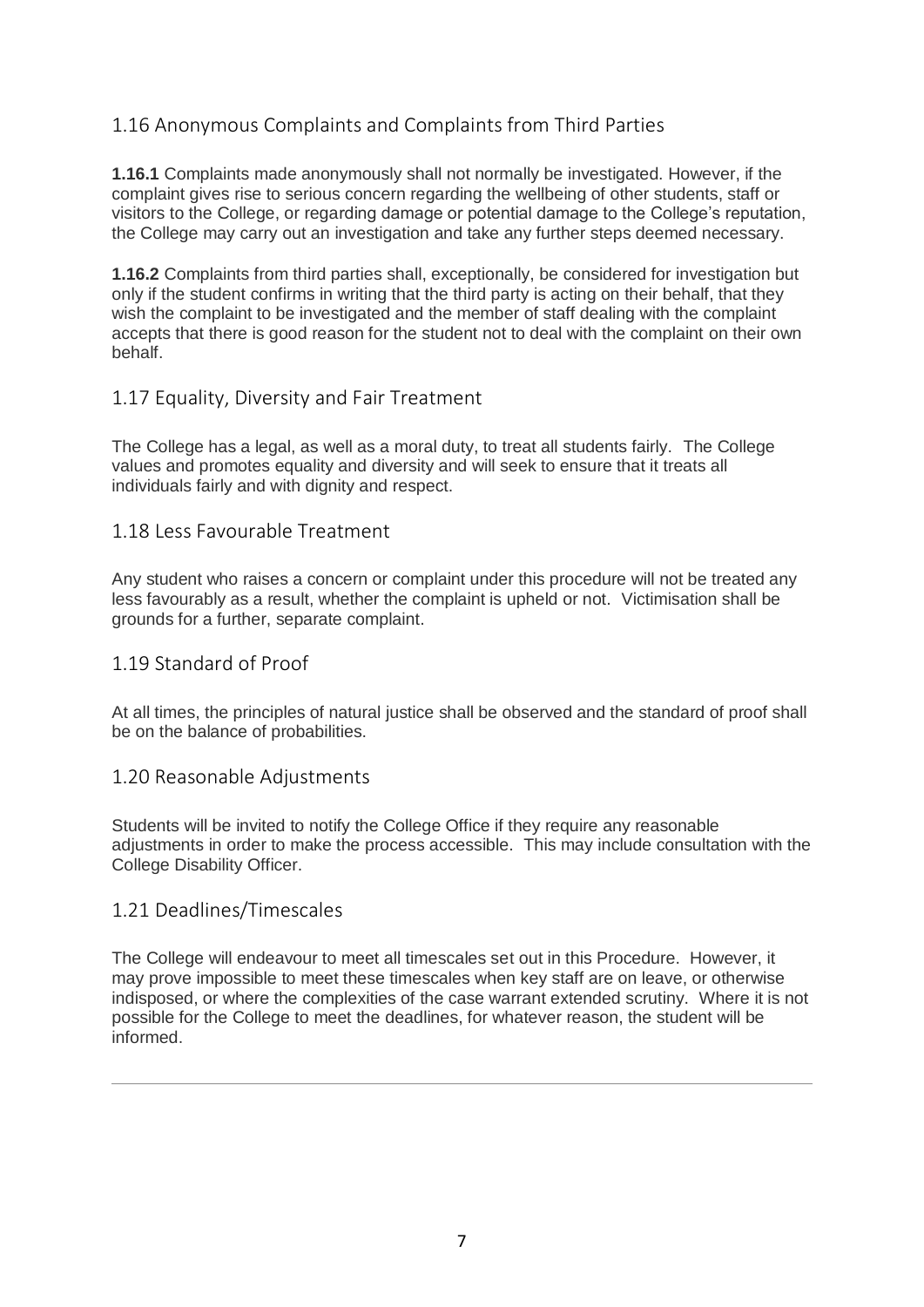# <span id="page-7-0"></span>2. Submission and Investigation of Complaints

### <span id="page-7-1"></span>2.1 Stage 1

**2.1.1** The majority of complaints can and should be resolved satisfactorily at Stage 1. Where a student has a complaint relating to any of the areas outlined in 1.3.3, they should raise it within ten working days of the incident occurring with the person involved or Head of Department or Head of Academic Administration, who shall attempt to resolve the matter and respond within five working days.

**2.1.2** The member of staff dealing with the complaint should advise the student that the complaint is being dealt with as a Stage 1 complaint and should record details of the complaint.

**2.1.3** Where the student is unable to discuss the matter with the individual, it should be raised with the individual's line manager. Where appropriate, informal resolution will be encouraged.

**2.1.4** At the conclusion of Stage 1, the member of staff dealing with the complaint shall write to them informing the student that Stage 1 has concluded, setting out the terms of any resolution or agreement reached and advising the student of their right to make a Stage 2 complaint if they remain dissatisfied.

**2.1.5** Where the complaint was against an individual member of staff, the member of staff dealing with the complaint shall also write to the member of staff against whom the complaint has been made advising that Stage 1 of the procedure had concluded and setting out any resolution or agreement reached.

### <span id="page-7-2"></span>2.2 Stage 2

If, having pursued the matter through Stage 1, the student remains dissatisfied with the response, they should put their complaint in writing to the Head of Academic Administration. All complaints must be submitted using the College Student Complaint form and should provide sufficient details to afford a reasonable understanding of the complaint, the impact upon the student and the remedy sought. Copies of any correspondence exchanged during the previous stage and any other relevant documentation should also be attached. The written complaint must normally be submitted within ten working days of the outcome of the previous stage (and normally not later than 25 working days after first becoming aware of the incident or issues giving rise to the complaint).

**2.2.1** The student shall normally receive an acknowledgement from the College Office within five working days of receipt.

**2.2.2** Where, in the opinion of the Head of Academic Administration, it appears that the student has not attempted to resolve the issues using Stage 1 of this procedure or has made insufficient attempts or has given insufficient time to resolve the issues before submitting a Stage 2 complaint, the student will be required to attempt to resolve the issues at Stage 1. Informal resolution will also be encouraged where it would, in the opinion of the Head of Academic Administration, be a more efficient and effective way of addressing the student's issues.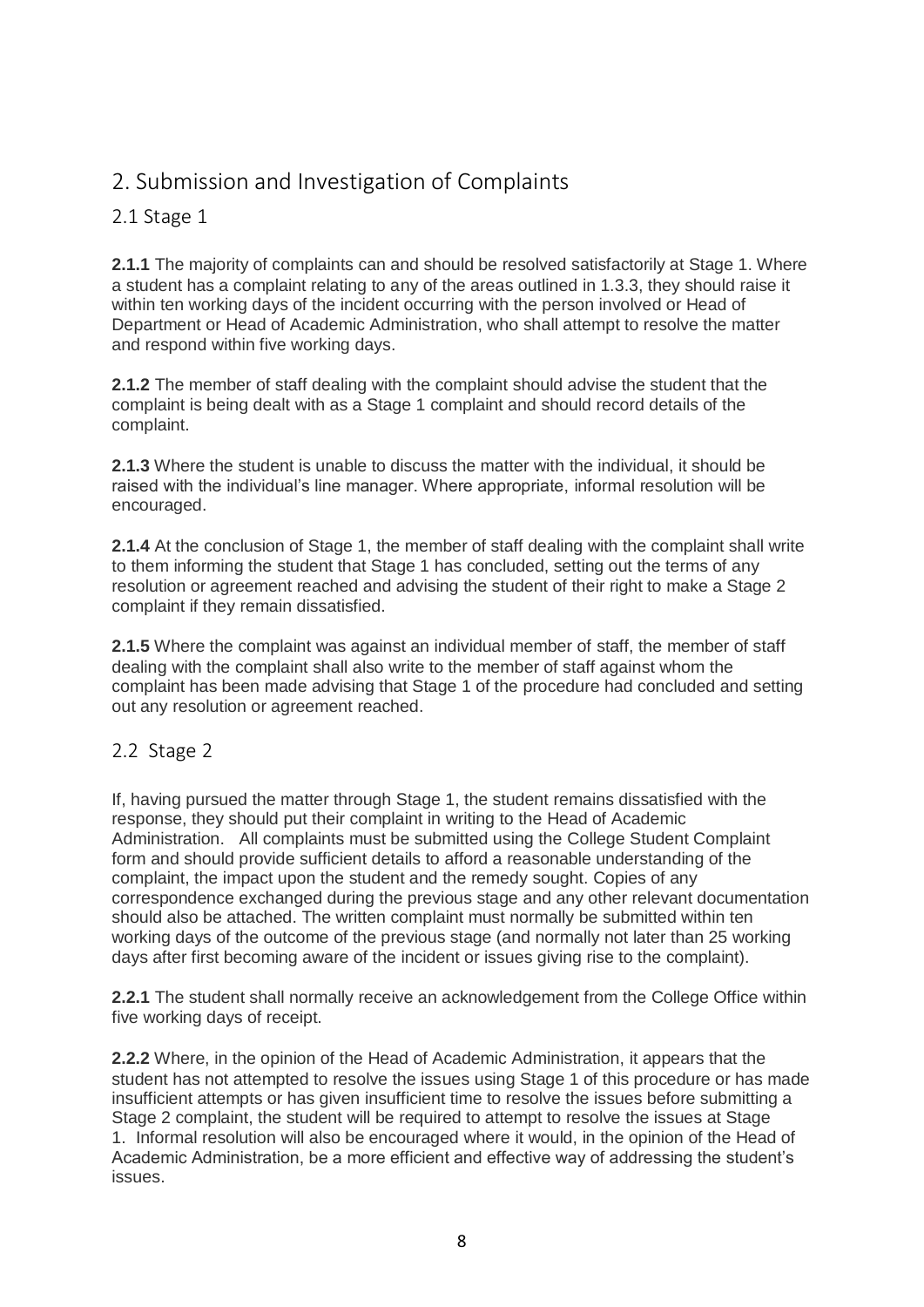**2.2.3** Subject to the Head of Academic Administration being satisfied that the student has taken all reasonable steps to resolve the matter at Stage 1 and that no other College procedure or policy is appropriate, the written complaint shall be referred to the Principal. The Principal shall appoint an Investigating Officer, independent of the complaint, who shall normally be a member of Faculty or an adjunct member with no prior knowledge of the matter.

**2.2.4** The Investigating Officer will decide the scope of the investigation, they shall investigate the complaint and may:

- i. Seek to resolve the complaint on the basis only of the written documentation submitted by the student and any evidence gathered at Stage 1 of the process; or
- ii. Meet with the student and/or any other members of staff or witnesses deemed appropriate by the Investigating Officer.

At any such meetings, the student and any member of staff against whom the complaint has been made may be accompanied and represented (see 1.14 above).

**2.2.5** Subject to 2.2.4, the Investigating Officer shall prepare a report of all the evidence presented, normally within 15 working days of receiving the complaint, and may make recommendation(s) to the Principal as appropriate.

**2.2.6** The Investigating Officer shall forward a copy of this report to the College Office and to the student, who will be permitted to make a written response within five working days of receipt and before a decision is made by the Principal. Where a complaint is against a member of staff, the member of staff shall also receive a copy of the report. The purpose of permitting the student/member of staff to see the report before a decision is made is to ensure that

- i. The report is factually accurate
- ii. All the issues raised in the complaint have been addressed.

It is not an opportunity for the student to question the findings or recommendations of the report, at this stage.

**2.2.7** Following receipt of the student's response, the Investigating Officer may make further enquiries and may amend or make additions to the report, where necessary. The Investigating Officer's report, with any further comments from the student, or any other parties shall be forwarded to the Principal who shall make a decision.

**2.2.8** The Principal shall:

- i. uphold the complaint in full or in part; or
- ii. dismiss the complaint; or
- iii. make any such recommendation/s or proposed resolution as they deem fit.

**2.2.9** Where a complaint has been made about the Principal, the complaint should be referred to the Chair of the Management Committee, who shall exercise the powers of the Principal as set out under 2.2.3.

**2.2.10** The student shall be informed by the Principal of the decision in writing, normally within eight working days of the decision being made. The response shall set out any